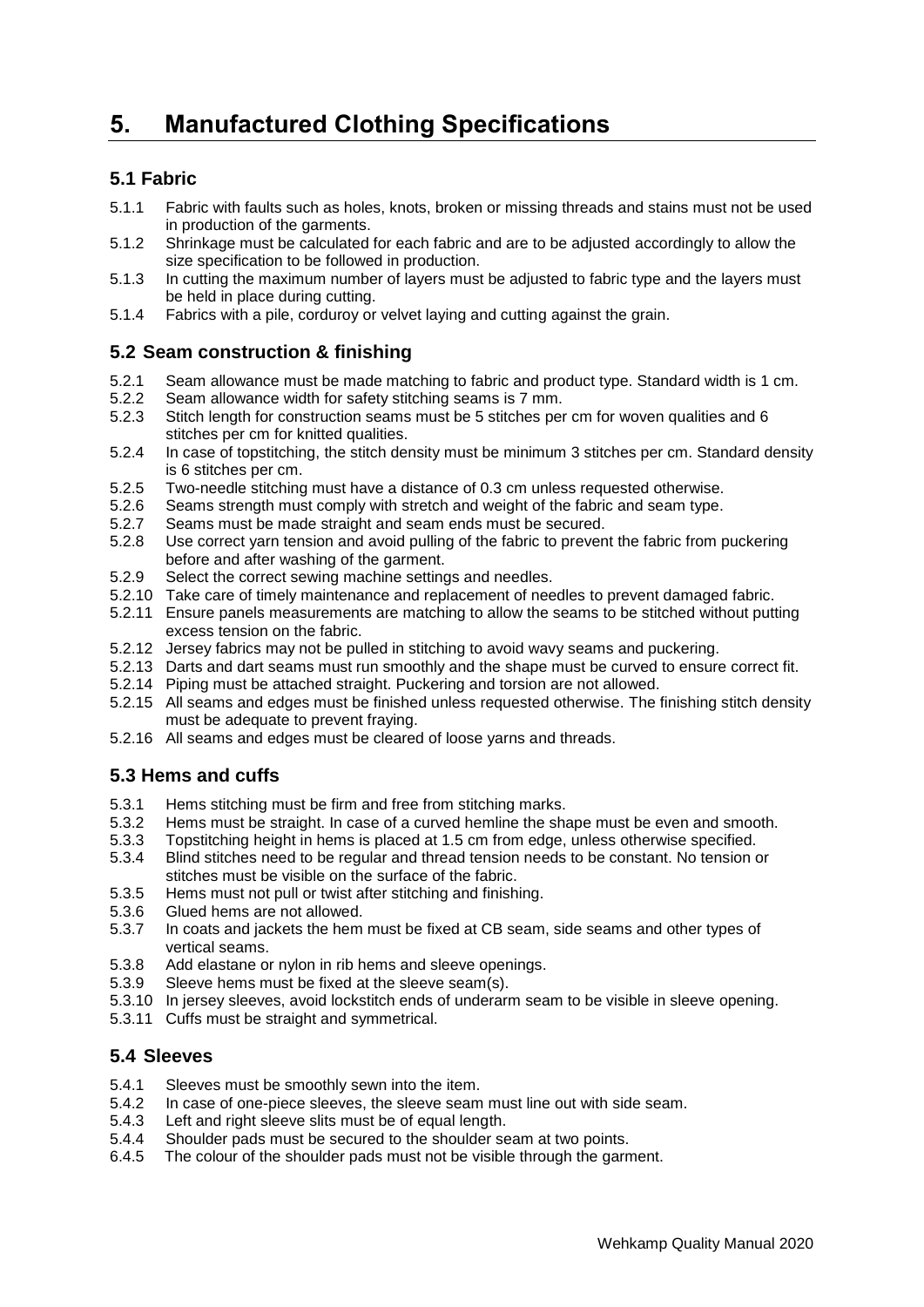## **5.5 Pleats/ Folds/ Slits**

- 5.5.1 Pleats/folds/slits must be made straight and be pressed in finishing, unless otherwise required.
- 5.5.2 All slits and pleats must be stitched accurately without tension or pulling of the fabric.
- 5.5.3 Slit at side seam or CB seam must be secured at the top by a small bartack to avoid the seam from tearing open.

#### **5.6 Fastening**

- 5.6.1 The stitch density of buttonholes must fully cover the edges and the button must pass through the buttonhole without stretching or breaking the stitching.
- 5.6.2 Buttons must be firmly attached with backstitching or properly secured chain stitching.
- 5.6.3 Buttons distance at placket is 8 cm for size 38 unless requested otherwise in style sketch.
- 5.6.4 Buttons must be divided evenly and buttonholes position must be matched to buttons.
- 5.6.5 Buttonholes size must match the button size correctly.
- 5.6.6 Zippers of the following brands are accepted: YKK, YKK Vislon, YKK Zaglan, TIT, SAB, SBS, YBS, CMZ, Opti, Albert Zips (Gavotex). Brandless zippers are not allowed.
- 5.6.7 Zippers must have the correct length and size, fitting for the size and type of garment.
- 5.6.8 Zipper must be attached without tension on zipper or fabric to avoid puckering of the fabric.
- 5.6.9 Zip fastenings must run smooth and flawless, with top and end stops.
- 5.6.10 Zipper attachment must allow smooth and free running of the slider between fabrics.
- 5.6.11 If a cut and sew seam is interrupted by a zipper, both sides must come out matching at the same height after the zipper is attached.
- 5.6.12 All fasteners, press-studs, and decorative fastenings, including rings, buckles, zip fastenings, eyelets and Velcro must be strongly attached to the fabric. They must not have sharp edges and must work properly.
- 5.6.13 Overlaps of fastenings must be sufficiently wide to avoid the lower placket to be visible.
- 5.6.14 Inside buttons must be used in case of two-row fastenings, or if styling otherwise requires it.
- 5.6.15 Women's garments with front button closure must have a button positioned at bust height.
- 5.6.16 Counter-buttons must be used for fabrics of a loose or open quality.
- 5.6.17 Pin-buttons must be used for bulky fabrics.
- 5.6.18 Hooks and eyes must be attached properly.

#### **5.7 Buttons & Accessories**

- 5.7.1 Buttons and accessories must be colourfast and comply with the maintenance instructions stated on the wash & care label.
- 5.7.2 Metal buttons, snaps and accessories must be of stainless steel. They must not damage the fabric. They must be attached through at least 2 layers of fabric + interlining.
- 5.7.3 It is required to add a spare button, this must be attached to the label in the side seam.
- 5.7.4 Cords must be colourfast and must not shrink.
- 5.7.5 Buttons and accessories must not have any sharp edges.
- 5.7.6 In skirts and pants with button closure button and buttonhole should be placed at centre front unless specified otherwise.

#### **5.8 Pockets**

- 5.8.1 Seams and edges of shell fabric or pocketing fabric must be finished to prevent fraying.
- 5.8.2 The stitching of stitched-on pockets must run at least 2 mm from the edges.
- 5.8.3 The corners of all pocket openings must be fixed securely (for example by a bartack or rivet). This applies to stitched-on pockets and side seam pockets both.
- 5.8.4 In case of multiple pockets, these must be symmetrical in size and positioning.
- 5.8.5 Pockets must be attached flat on the garment without excess width or tension.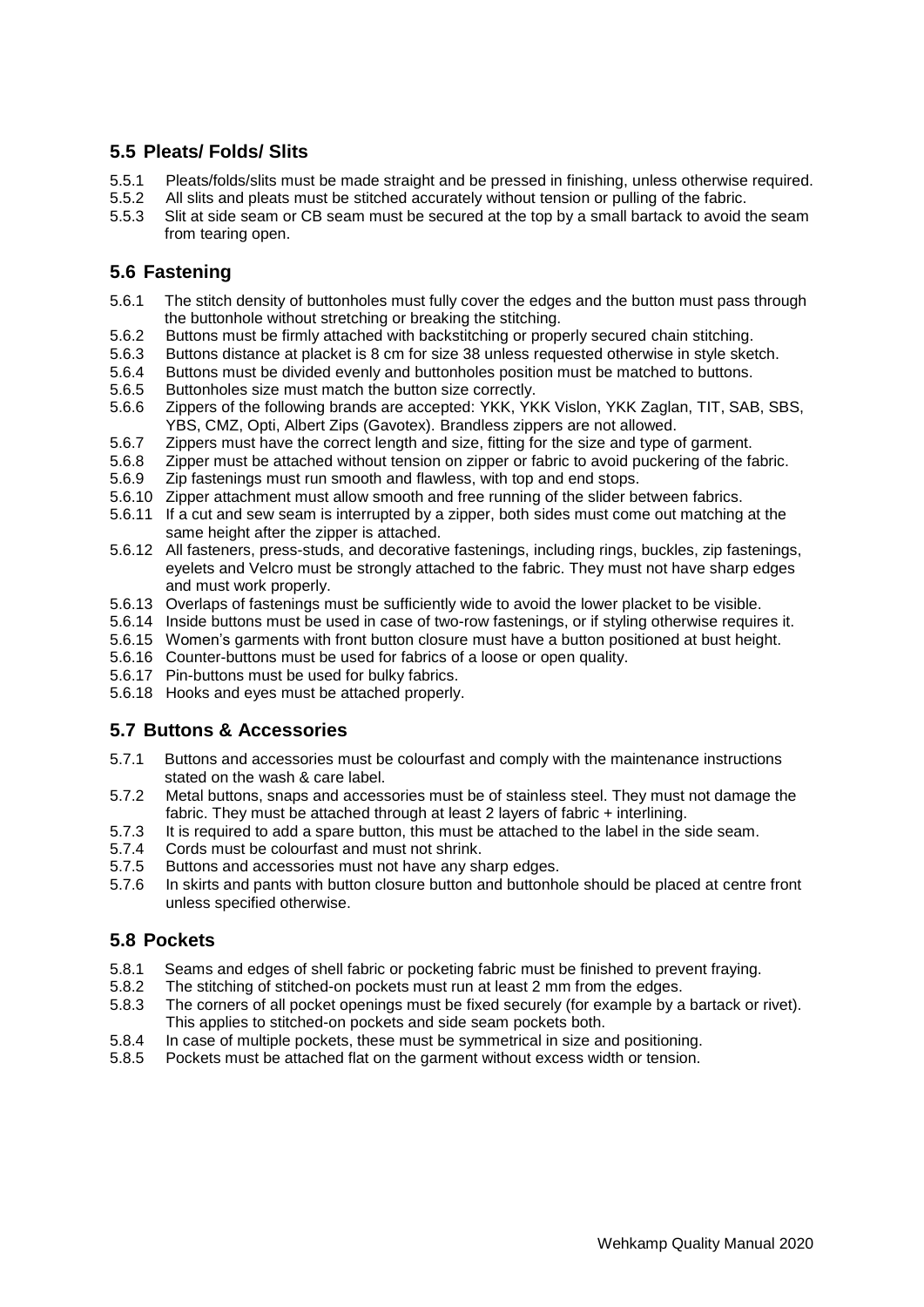## **5.9 Collars**

- 5.9.1 Collars must be made symmetrical in size and colour.
- 5.9.2 In ironing and packing must be ensured that the upper collar is folded correctly and covers the lower collar/collar stand and neck seam.
- 5.9.3 Jersey roll necks and wristbands must stretch enough to allow for the easy passing of head and hand/foot. They must return to their original shape afterwards.
- 5.9.4 Collars, bands and cuffs must be attached clean and without puckering.
- 5.9.5 Rib and jersey bindings must be attached with slight tension to avoid loose fit or puckering.
- 5.9.6 Add elastane or nylon in rib collars.

### **5.10 Interlining**

- 5.10.1 Colour of the interlining must be close to match the colour of the outer material.
- 5.10.2 Facings must be fitted with interlining.
- 5.10.3 Ensure interlining properties are matching to the outer material and comply with the product maintenance instructions.
- 5.10.4 Filling must be carefully glued and finished.

#### **5.11 Lining**

- 5.11.1 Lining may not be visible at slits and zips and must be reinforced at the end stop.
- 5.11.2 Lining/pocketing colour must match the colour of the outer material unless otherwise specified.
- 5.11.3 Lining seams must be overlocked. If no safety stitch is used, the seam width must be at least 1 cm. The stitch length must be at least 6 stitches per cm.
- 5.11.4 Free lining must be 2 cm shorter than the outer material at hem.
- 5.11.5 Lining stitched to the outer material at hem must be 6 cm longer than the outer material.
- 5.11.6 Lining in coats must have a box pleat of minimum 6 cm width (= 8 cm extra fabric) placed at top CB in back panel.
- 5.11.7 In coats and blazers the lining must be fixed at the inside of the sleeve head.

#### **5.12 Belts / Waistbands**

- 5.12.1 Belt / waistband loops must be fastened securely.
- 5.12.2 When at loop covers a waistband, make bottom part of belt loop attached to the waistband seam.
- 5.12.3 Yarn loops must be made of a thick yarn and attached firmly at 1 point in side seams.

#### **5.13 Stitching yarns**

- 5.13.1 The stitching yarn must match the properties of the fabric and lining and must be colourfast.
- 5.13.2 Monofilaments must not be used.
- 5.13.3 The yarns must be smooth and straight without knots and loose fibres to avoid broken seams.
- 5.13.4 The colour must be matching to the main colour of outer material, unless specified otherwise.
- 5.13.5 In garment dye styles, the stitching yarn must be ready to dye.

#### **5.14 Elastic cords**

- 5.14.1 Elastic used in production must have sufficient elasticity and shape recovering qualities and remain so during wash and wear.
- 5.14.2 Elastic band or cord must have soft handfeel and not be excessively firm or hard.
- 5.14.3 Elastic cords that come into contact with the skin must be soft to prevent skin irritation.
- 5.14.4 The ends of elastic cords must be fastened well to prevent fraying or coming loose.
- 5.14.5 Elastic at neckline or waist must be fixed at shoulder points or side seams to avoid twisting.

#### **5.15 Labels**

- 5.15.1 All labels and tags, attachment and location must comply with the Wehkamp BV labelling specifications as described in the quality manual chapter 3.1.
- 5.15.2 The labels and/or tags must not pull at the outer material.
- 5.15.3 Avoid stitching to be visible at outside when possible or if it will be visible stitching must be neat and yarn must be tonal to the outer material.